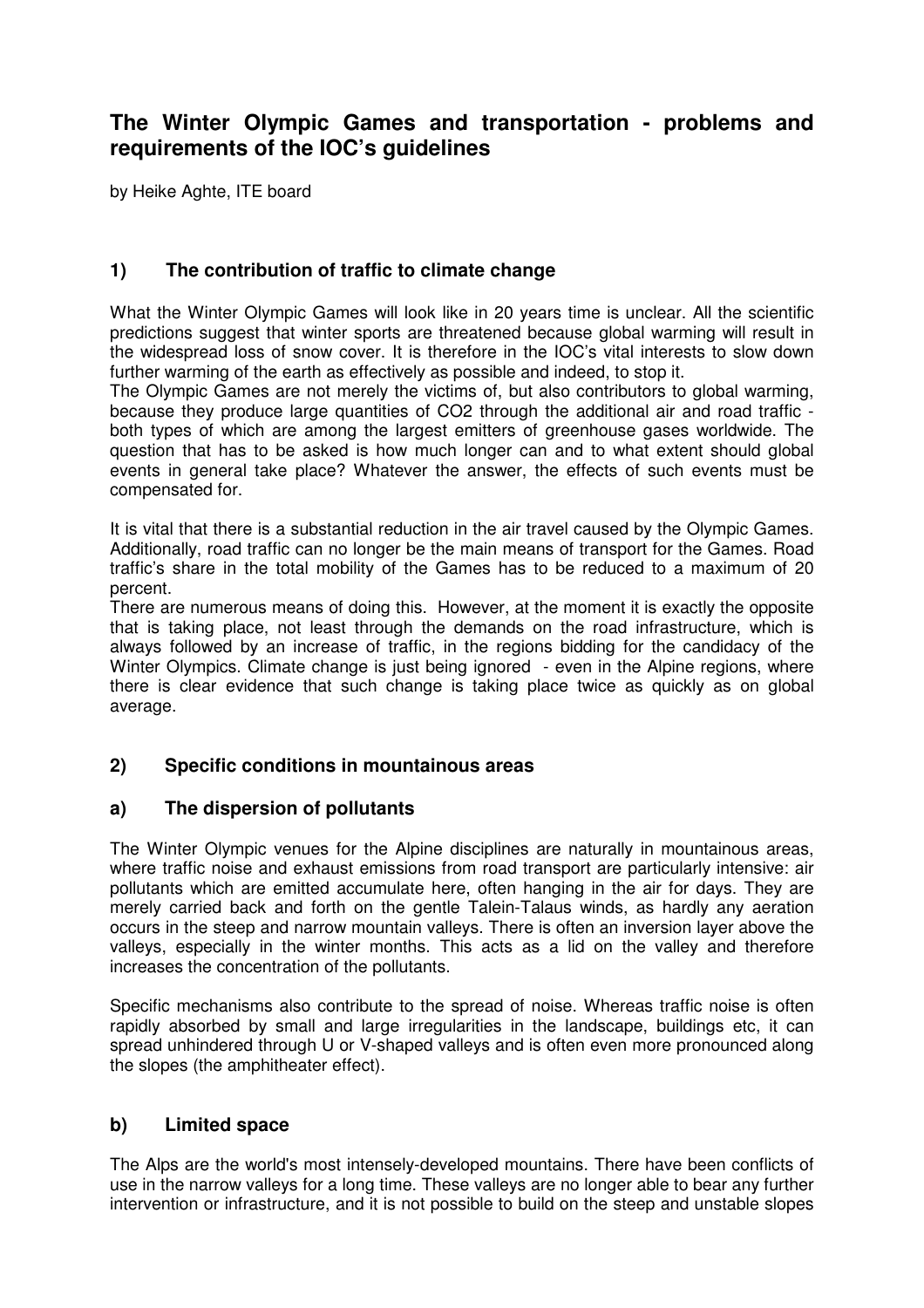as this deprives farmers of agricultural land or involves building in dangerous areas (slopes at risk of avalanches).

This limited space, which forces everything to be grouped closely together, also means that building sites are already more contentious here than in the lowlands, because over the years they have affected a large number of people in the surrounding regions through the dirt and noise.

These are problems in both the Olympic candidacy regions of Garmisch-Partenkirchen/ Königsee and Annecy.

Such burdens affect the fundamental quality of life of the people who live in the mountain regions, and result in them being at a greater risk of illness and danger due to less-effective protection from the weakened forests above their homes.<sup>1</sup> This has been scientifically researched and well documented. And these are also the concerns of the Alpine Convention (S.U.). It is therefore the responsibility of the candidate areas, as well as the IOC, to take this into consideration.

The criteria of the IOC and its reports lack an adequate differentiation between cities and mountain areas. (e.g., the meteorology and interpretation of the ecological conditions)<sup>2</sup>

### **3) Excessive expansion of road infrastructure**

The IOC categorically assumes that roads which have the capacity necessary for the Winter Olympics are beneficial for the regions where the Games will take place. The proposed additional transport infrastructure is seen as an important criteria for the applications  $3$ regardless of whether the regions themselves will be thereby damaged or not.

#### **a) The example of South Bavaria - a lack of policy and questionable legal procedures**

The entry in the IOC report that the German candidate region wants to invest 80% of the sum allocated to the transport sector in roads, passes without criticism. $4$  500 million Euros are set aside solely for the connecting route between Garmisch-Partenkirchen and Munich. This will include four tunnels (two in Garmisch-Partenkirchen itself and two between the motorway and the small town of Farchant). Three of the four tunnels would not be built were it not for the Olympic bid. This can be clearly seen in the Federal Transport Infrastructure Plan  $(BMVWP)$  showing the legal basis for the German road building project  $5$ . It is also borne out in the 2009 traffic report from the German Federal Government. Should South Bavaria be successful in its bid and these projects then undertaken, it might even be necessary to seek legal advice.

In any event, after such a development, the Loisachtal would be merely a transit area. Removing the parts prone to bottlenecks would make the route about 100 km shorter than the existing main route (via Kufstein) and thereby attractive for rapid transalpine traffic. The increase in road traffic of up to 40% would be a medium-term effect, but the consequent deterioration of the quality of life for the population of Loisachtal would be permanent. Both events (an increase in the environmental degradation and a new transit route), would have the same result: the contravention of the Alpine Convention (see below).

 $\overline{a}$ 

 $\frac{1}{2}$  www.alpnap.org; www.monitraf.org; www.alpconv.org

<sup>&</sup>lt;sup>2</sup> www.alpnap.org; www.monitraf.org; www.alpconv.org<br><sup>3</sup> IOC, report p.18: "For the evaluation: two sub-criteria, one of them: planned and additional general transport infrastructure"<br><sup>4</sup> Penert, p. 19 Report, p. 18 5

http://dipbt.bundestag.de/dip21/btd/17/004/1700444.pdf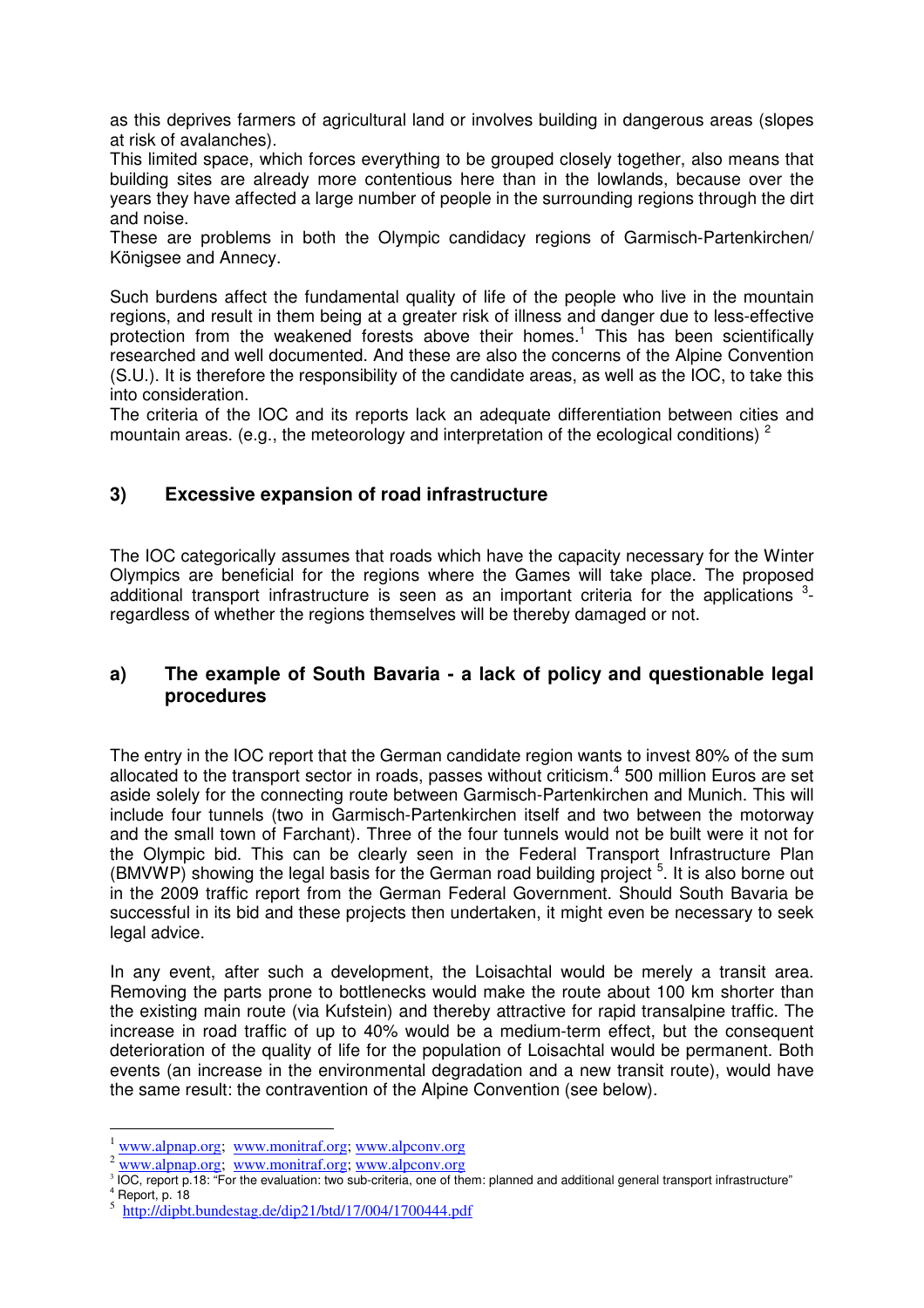# **b) The Alpine Convention ("Convention for the Protection of the Alps")<sup>6</sup>**

The Alpine Convention is a binding international legal agreement as defined by the Vienna Convention, with the eight Alpine countries and the EU as a co-signatories. The Convention defines the obligation of the transport sector to ensure "pressures and dangers posed by intra-alpine and transalpine traffic be reduced to a level which is not harmful to humans, animals, plants and their habitats, including by transferring more (...) to rail (...)" (Article 1, transport protocol).

Specialized protocols contain several clear, legally-binding requirements. The question is whether these are observed in the current bids for hosting the Winter Olympics. Points of conflict concerning the Bavarian Olympic bid are:

- the B2 as a new transit route (see above > forbidden by Art. 11 Transport Protocol).
- the new tunnel projects lack alternative tests and EIA (> required according to article 8.1 and 11 transport protocol, Article 10 Regional Planning Protocol)
- There has been no pre-consultation with Austria (> required according to article 8.2 transport protocol).
- Only 20% of the traffic between Garmisch-Partenkirchen and Munich will be public transport (giving priority to public transport, according to Article 13 of the required transport protocol).

Should Bavaria be successful in its bid and the proposed road construction plans put in place, it may be necessary to check for potential breaches of contract.

### **4) Temporary infrastructures – not a suitable concept**

The IOC is always very approving of temporary constructions<sup>7</sup>. This includes parking for thousands of cars and buses near the sports facilities, outsourced Park & Ride sites, extra access roads for utilities, etc. But whether the structures are temporary or permanent, there is always the problem of long-term damage to the landscape of the mountain areas. Thousands of cars parked on agricultural land compacts the soil and has an adverse effect on the vegetation, meaning that rainwater can no longer drain away - resulting in meadows often becoming flooded and unusable for agriculture. In the restricted valley floors, there are few other alternative areas - and so the livelihood of farmers is adversely affected.

Furthermore, construction work, tree felling, the filling in of meadows and moors and so on, is also carried out for temporary structures as well. None of this can be reversed. Temporary structures are therefore not the solution In areas of natural beauty or on agricultural land. However, they are perfectly suited as sham solutions and for encouraging irresponsible construction plans.

This is true not only for the European Alps, but for all mountainous and rural areas.

#### **5) Mobility management**

In view of the number of people that will need to be transported both before and during the Olympic games - according to the IOC report, there will be 100,000 accredited people and also a further 100,000 visitors on peak days  $8$ - the high proportion of cars in the transportation total is unacceptable. (For the venues in Bavaria, it is anticipated that 50 to

<sup>&</sup>lt;sup>6</sup> http://www.alpconv.org/theconvention/index\_de

<sup>&</sup>lt;sup>7</sup> 2018 Candidature Acceptance Procedure; Technical Manual on Transport

 $<sup>8</sup>$  report, page 16</sup>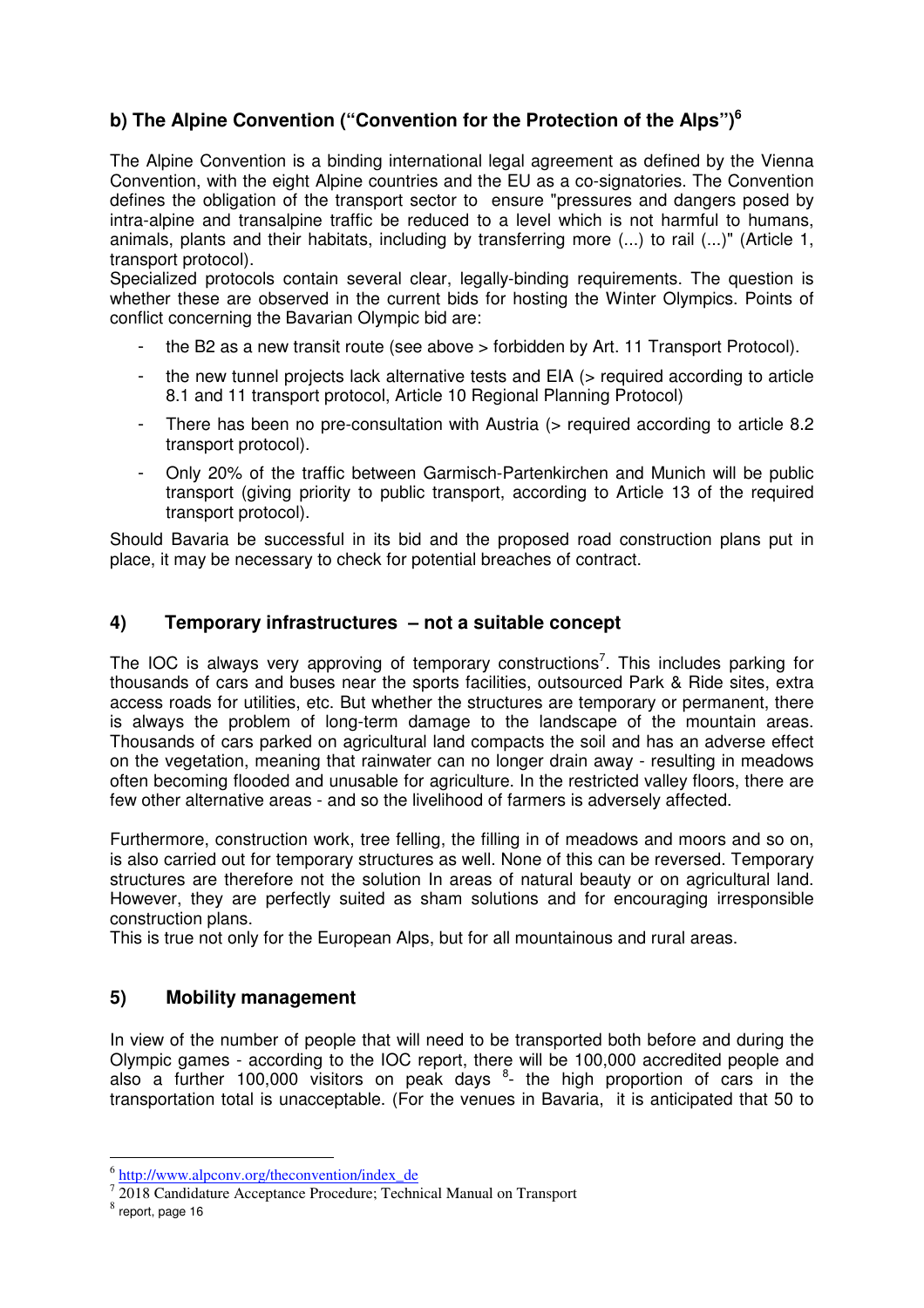60% of people will be traveling by car, with considerably more doing so for the journey to Garmisch-Partenkirchen)

The IOC must ensure for the future that there is a reduction in the use of cars. This also applies to their own "Olympic family". However, the current IOC rules continue to favor vehicle fleet management and are fixed on the car as the means of mobility management.. Some examples of this:

- Even the wording of the manual on transport is interesting as it equates infrastructure with road infrastructure as a matter of course, and sees "non-road-based transport modes" <sup>9</sup> as a separate issue. References to fleet operations mean - in their eyes naturally - only the passenger car fleet <sup>10</sup>, and so it continues.

- The demands of the extensive "Olympic family" (including its advisers and sponsors) who will be traveling exclusively in cars using their own vehicles and chauffeurs, parking areas and own entrances, with unlimited mileage and often at all times<sup>11</sup> is seen by many people as excessive. This is likely to generate disproportionate traffic, and furthermore, it contradicts the Olympic ideals of promoting discipline and athletic ethos. And even assuming that in the year 2018, the vehicle fleet will emit far less noise and pollution than current models, the imposition on the local population would be far too high.

- The demand for exclusive "Olympic lanes" for the "Olympic family "- the athletes, sponsors, consultants, etc, for at least 15 hours per day <sup>12</sup>

- At the same time there are strict management plans which even go as far as a ban on driving for the local population $13$ .

- There is no mention in the technical manual of a preference for transferring traffic (including Olympic traffic) to trains/trams etc, which are less at risk of congestion problems, or an equalization of the program of events to reduce timetable stress, nor of traffic reduction (allocating a kilometer-budget for the "Olympic family " vehicles). We see this both as a missed approach and an undermining of the statements testifying to the IOC's environmental commitment.

## **6) Supply concepts**

Measures to systematically promote the regional economy are standard modern transportation concepts. The IOC Manual for trademark protection has to follow it's own principles. Regulations such as those for so-called "clean areas" and to "protect the brandname sponsors, " are examples where until now, regional utilities have been at least hindered or even excluded.

 $\overline{a}$ 

 $9$  technical manual on transport, Introduction, p.26, et al

 $^{10}$  technical manual on transport, Introduction, p.26

<sup>&</sup>lt;sup>11</sup> Technical Manual on transport, p. 28 / 29

 $12$  Technical Manual on Transport, p. 61

<sup>&</sup>lt;sup>13</sup> "would require very strong transport management measures, including the implementation of general traffic restrictions to cope with Games traffic." Report p. 47